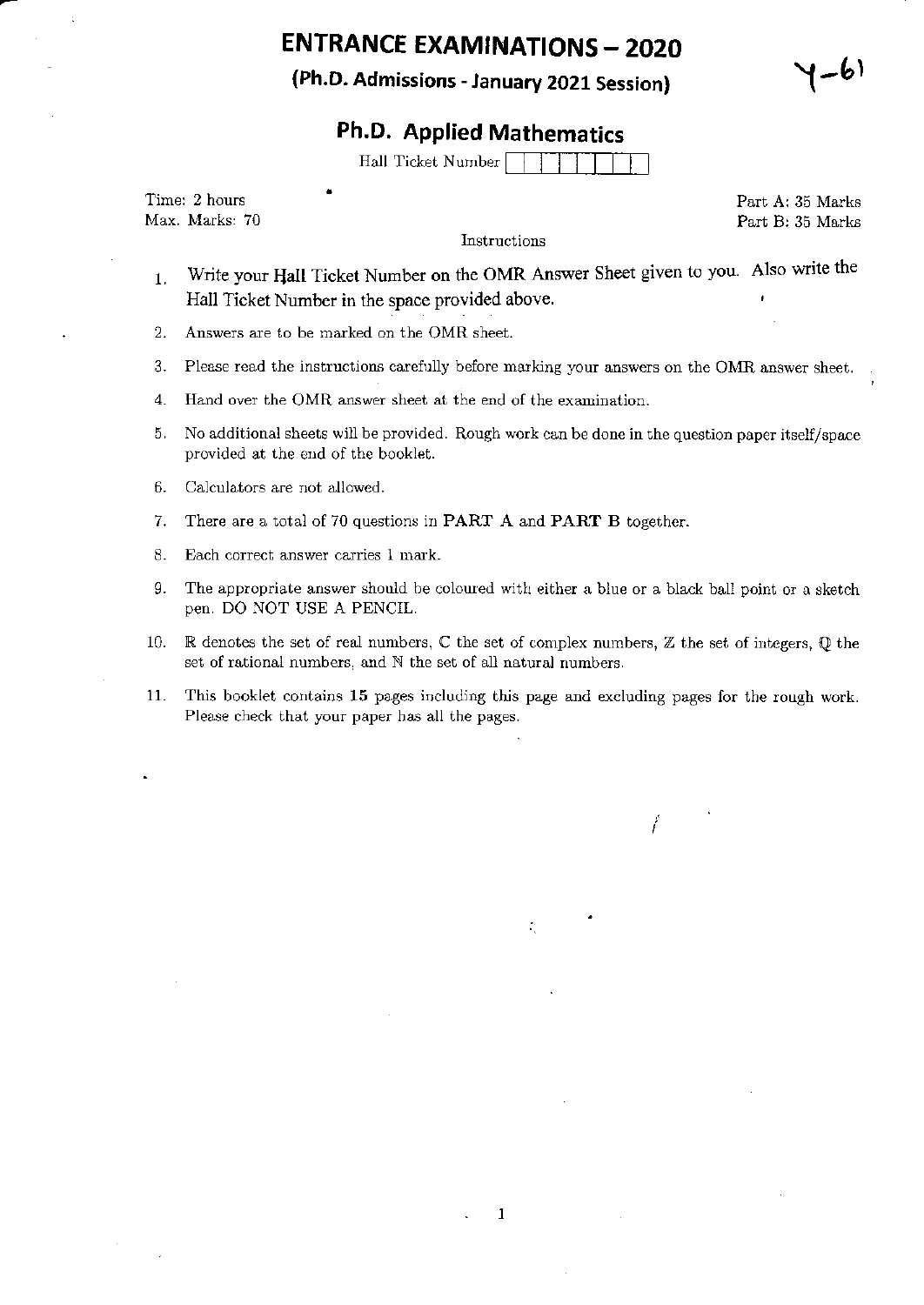#### Part-A

- Let X be the universal set and  $A, B \subseteq X$ . Then the set  $\bigcup \{C \subseteq X | A \cap C \subseteq B\}$  is equal to  $1.$ 
	- A.  $A^c \cup B$
	- **B.**  $A \cup B$
	- $A \cap B$ C.
	- D.  $A \cup B^c$

 $\overline{2}$ The number of ways of selecting 3 boys and 4 girls from a group of 8 boys and 6 girls is

- A. 480
- В. 408
- $C_{\star}$ 804
- D. 840
- In a certain code language METHOD is written as NDUGPC and VECTOR is written as 3. WDDSPQ. Then the word BOTTLE is written as
	- APSUKF A.
	- **B.** CNUSMD
	- $\mathbf{C}$ . CMVSND
	- D. ASPVKF
- $4.$ The number of ways of arranging the letters of the word EXAMINATION is
	- $11!$ A.  $\overline{(2!)^2}$  $11!$ **B.**  $\overline{2}$  $11!$
	- $\mathbf{C}$ .  $(2!)^3$
	- $11!$ D.  $(2!)^{24}$
- 5. Suppose the statements  $P,Q$  are true and  $R$  is false. Then the truth value of the statement  $(P \to (Q \to R)) \Leftrightarrow ((P \lor Q)) \to R$

÷,

- A. is 0
- **B.**  $is<sub>1</sub>$
- $\mathbf{C}$ . some times 1 and some times 0
- D. can't be determined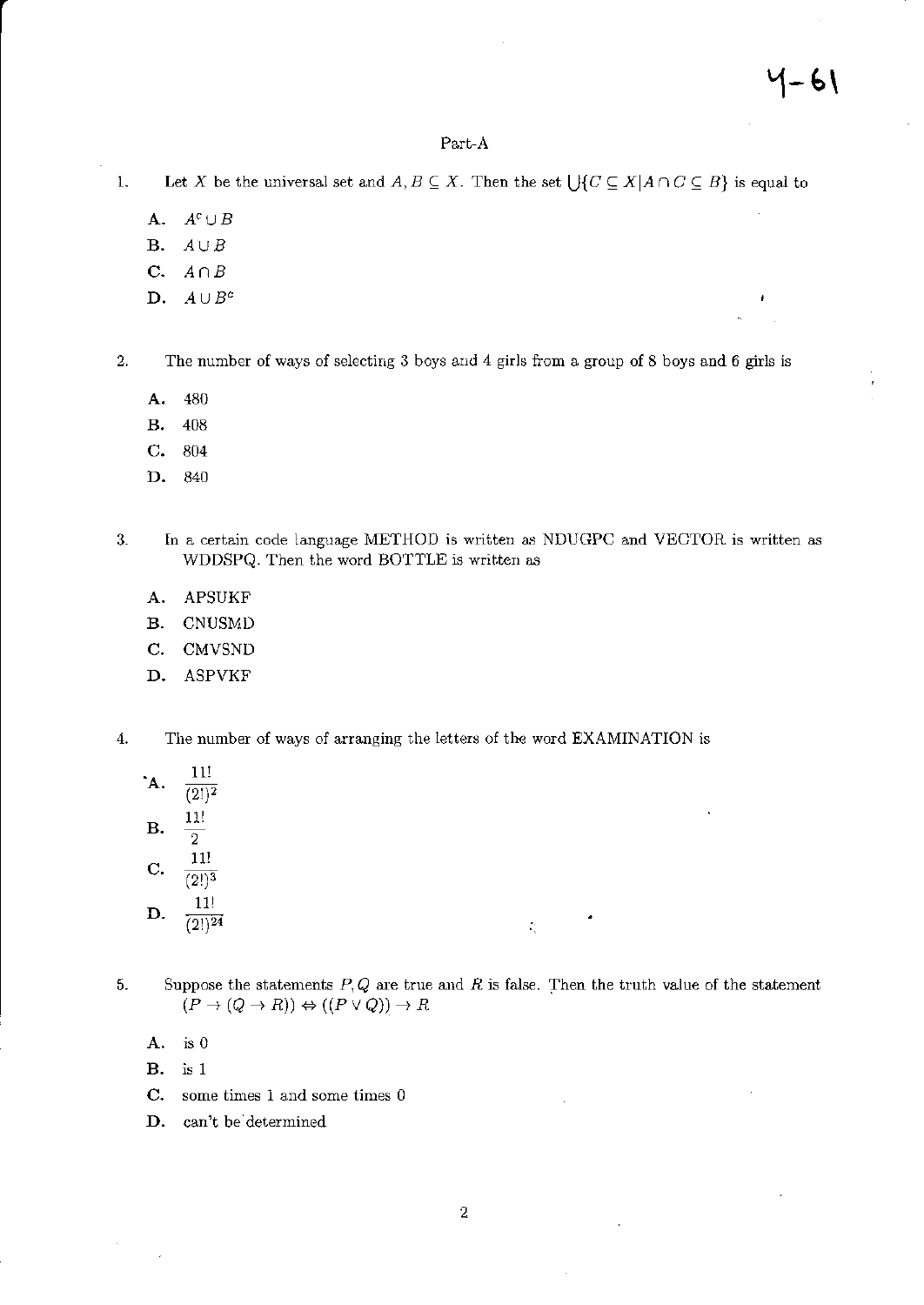Find the wrong number in the series:  $5,10,17,26,36,50,65,82$  $6.$ 

- A.  $17$
- **B.** 26
- C. 36
- D.  $50\,$
- From his house, Raju went 5 km to the north. Then he turned west and covered 4 km. Then  $7.$ he turned south and covered 3 km. Finally turning to east, he covered 2 km. In which direction is he from his house?
	- A. South-west
	- **B.** South-east
	- $\mathbf{C}$ . North-east
	- North-west D.
- 8. The size of the set  $\{n \in \mathbb{Z} : 3n - 1$  is divisible by  $n + 8\}$  is
	- A.  $-6$
	- **B.**  $\overline{0}$
	- $C.$  $\sqrt{2}$
	- D.  $\infty$

9. The sum of all 4-digit positive integers formed using the digits  $1, 2, 4, 5$  without repetition is

- 99972 Α.
- **B.** 79992
- C. 99997
- D. 97992
- The number of integral  $(x_i \in \mathbb{Z})$  solutions to the equation  $x_1 + x_2 + x_3 + x_4 + x_5 = 50$  such that  $x_1 \ge 0$ ,  $x_2 \ge 1$ ,  $x_3 \ge 0$ ,  $x_4 \ge 3$ , and  $x_5 \ge 0$  is-10.
	- ${50 \choose 4}$ A.
	- $\binom{53}{4}$ **B.**
	- $\binom{54}{4}$ C.
	- $\binom{54}{3}$ D.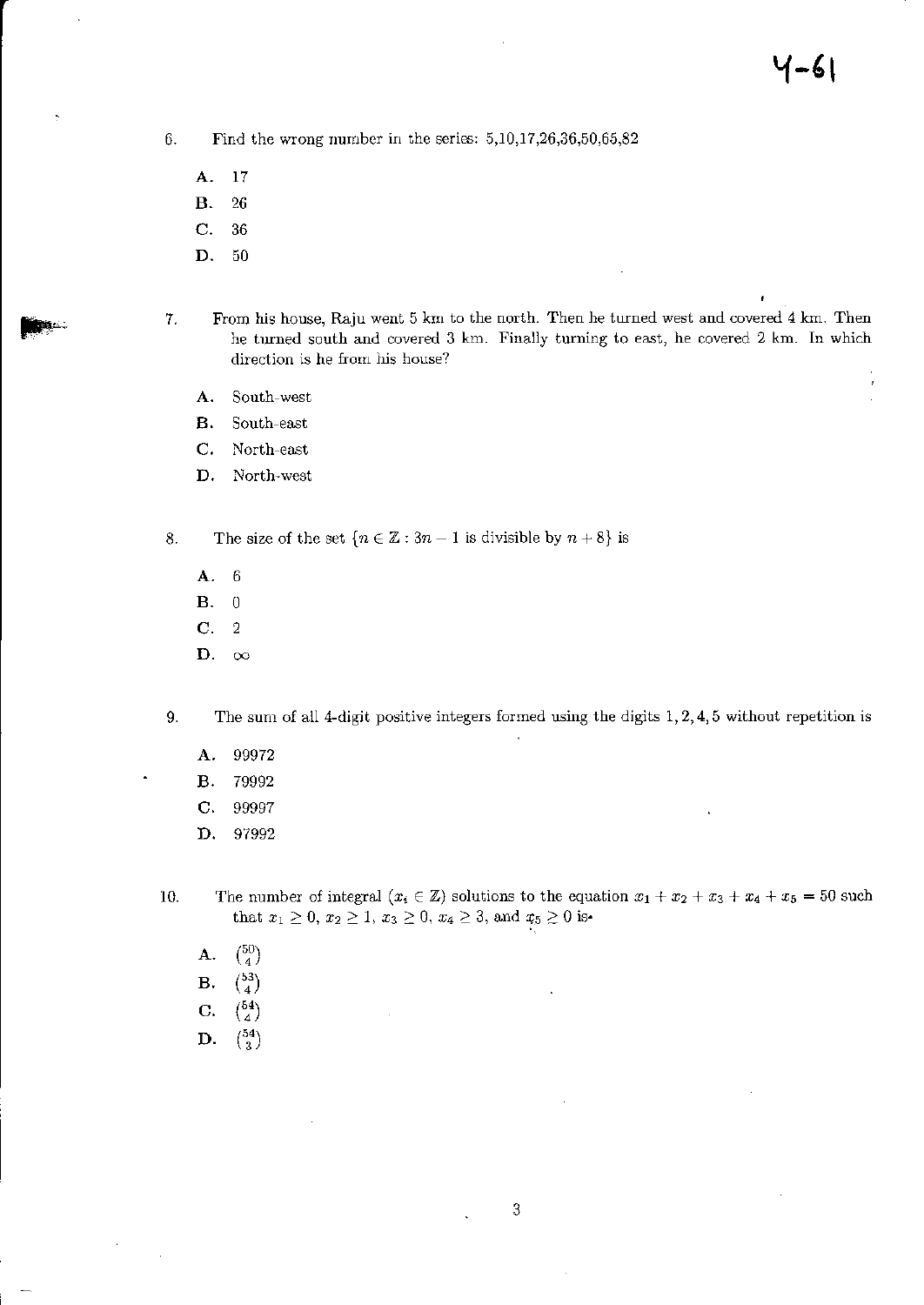ï

The increasing order of the numbers  $3^{32}, 2^{60}, 5^{24}, 7^{12}$  is 11.

- A.  $7^{12}$ ,  $5^{24}$ ,  $3^{32}$ ,  $2^{60}$
- **B.**  $2^{60}$ ,  $7^{12}$ ,  $3^{32}$ ,  $5^{24}$
- C.  $7^{12}, 5^{24}, 3^{32}, 2^{60}$
- D.  $7^{12}, 3^{32}, 5^{24}, 2^{60}$
- The number of ways to rearrange digits  $1, 2, 3, 4, 5, 6, 7$  having at least one of the blocks 14, 12. 235, or 76 is
	- **A.**  $7! 2 \times 5! + 3!$
	- **B.**  $2 \times 6! 2 \times 4! + 3!$
	- C.  $7! + 2 \times 5! + 3!$
	- **D.**  $2 \times 6! + 2 \times 4! 3!$
- The size of the set  $\{3 \le n \le 1000 : \text{ sum of decimal digits of n is 11}\}\$ 13.
	- A.  $\binom{11}{3} 3$
	- **B.**  $\binom{13}{2} 3$
	- C.  $\binom{11}{3} 9$
	- **D.**  $\binom{13}{2} 9$
- 14. There are 5 boys having distinct heights. The number of ways to arrange them in a line such that no three consecutive boys have heights in increasing order is
	- **A.**  $5! 50$
	- **B.**  $5! 70$
	- C.  $5! 3!$
	- **D.**  $\frac{5!}{2}-1$
- Let  $m, n$  be positive integers. The number of functions  $f: \{1, 2, 3, ..., m\} \to \{10, 20, 30, ..., 10n\}$ <br>such that  $f(i) \le f(j)$  for every  $i < j$  is 15.
	- $\binom{m+n}{n-1}$ A.
	- $\binom{m+n}{n}$ В.
	- C.
	- $\binom{m+n+1}{n-1}$
	- $\binom{m+n-1}{m-1}$ D.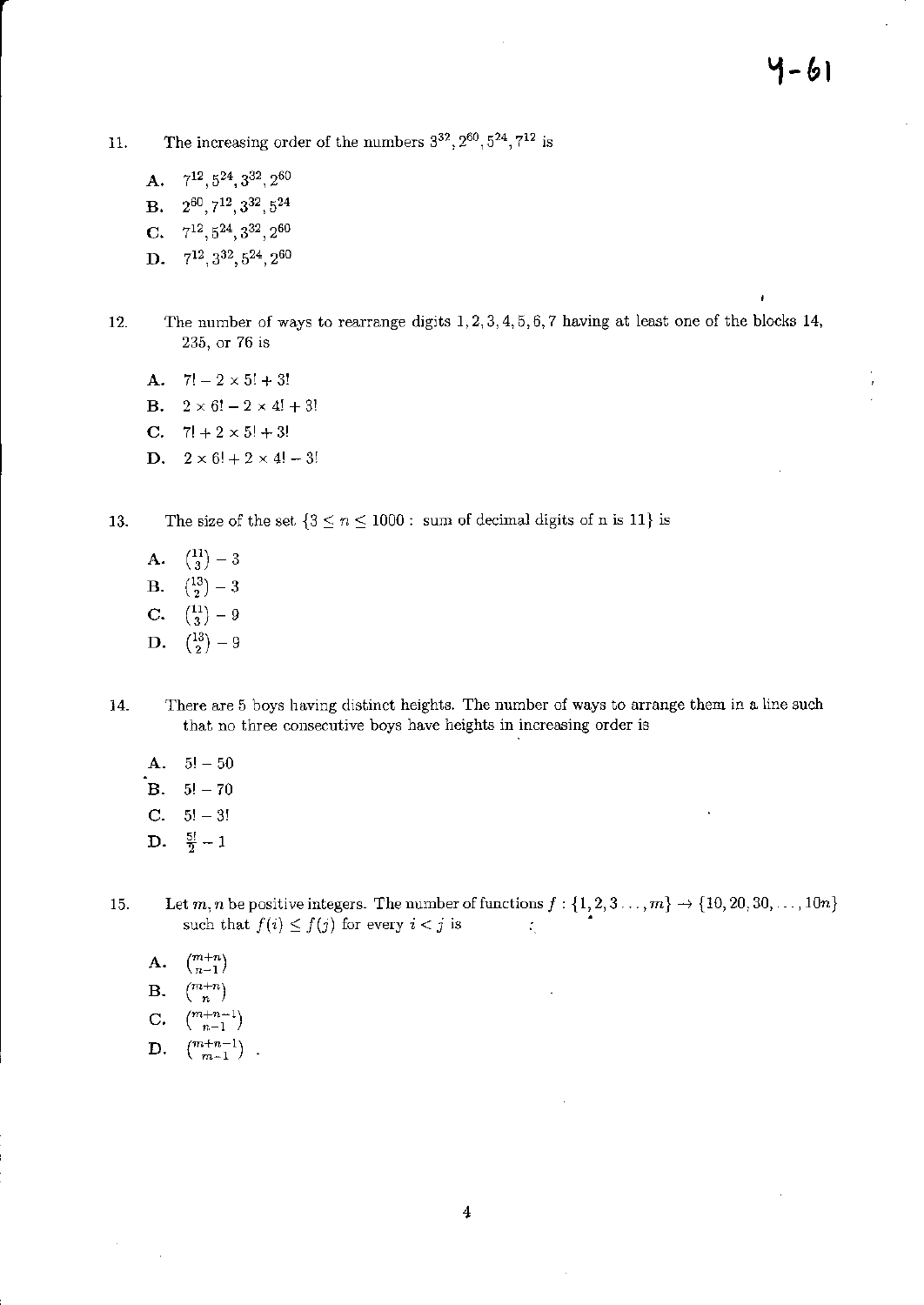ł

- A person started from the point  $P$  and walked  $5$  km North, turned right and walked for  $10$ 16. km and turned left and walked 5 km more and finally turned left and walked 10 km to reach the point  $Q$ . The distance between  $P$  and  $Q$  is
	- A. 5 km
	- **B.**  $10 \text{ km}$
	- $\mathbf{C}$ .  $15 \text{ km}$
	- $20 \text{ km}$ D.

The next number in the sequence  $7200,3600,1200,300,60,...$ , is 17.

- A.  $10$
- В. 15
- C. 20
- D. 30
- In a code language, if QUEEN is written as OVCFL, then the code of KING in that language 18.  $\mathrm{i}\mathbf{s}$ 
	- **MKOF** А.
	- В. PHIK
	- $\mathbf{C}$ . **FOKM**
	- D. IJLH
- In a code language, if THREAT is written as RHTTAE, then the code of PEARLY in that 19. language is
	- A. YLRAEP
	- В. YLRPAE
	- C. AEPYLR
	- D. AEPRYL

In a code language, if MIGHT is written as GHMTI, then the code of EARTH in that language 20.  $1\mathrm{S}$ 

- **RTEHA** A.
- $RTEAH$ **B.**
- C. **RTAEH**
- D. RETHA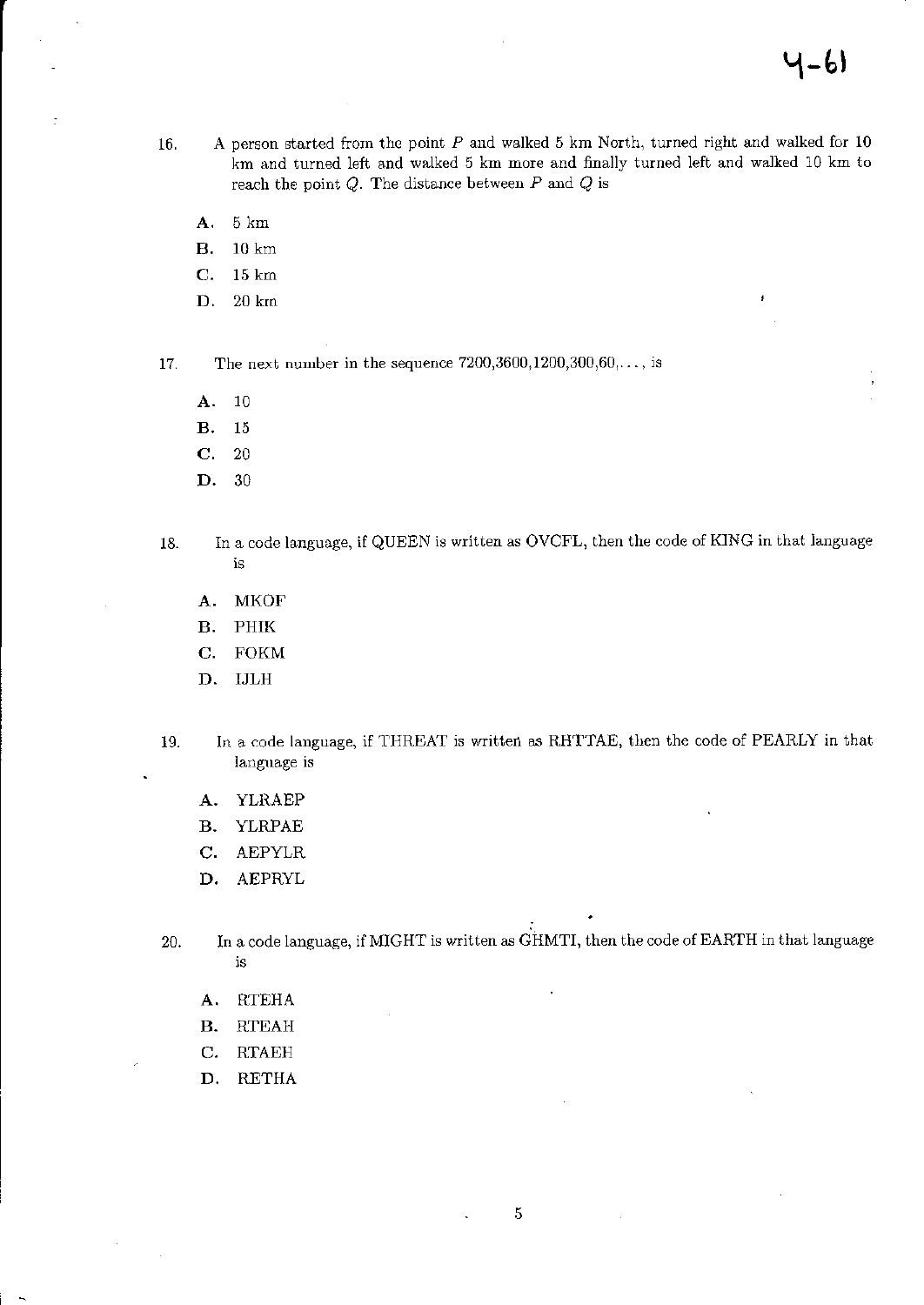- 8 persons  $A, B, C, D, E, F, G$  and  $H$  are sitting in two rows opposite to each other. Each row 21. has 4 persons.  $B$  and  $C$  are sitting in front of each other.  $C$  is between  $D$  and  $E$ .  $H$  is sitting immediate left of  $E$ .  $F$  is not in front of  $E$ .  $G$  and  $B$  are not neighbors. Then the person who is in front of  $A$  is
	- $\boldsymbol{E}$ A.
	- В.  $\boldsymbol{D}$
	- $\overline{C}$  $\mathbf{C}$ .
	- $D. B$
- Two clocks are set correctly at 9 am on Monday. Both the clocks gain 3 min and 5 min 22. respectively in an hour. What time will the second clock register, if the first clock gains 3 min in an hour shows the time as 27 min past 6 pm on the same day?
	- A. 6:27 pm
	- **B.** 6:45 pm
	- C. 6:25 pm
	- D. 6:50 pm
- $A, B, C, D, E, F$  and G are the names of two rivers, three canals and two valleys.  $B, G$  and 23. D are not canals. E and F are not rivers. C is a canal and A is a valley. B, F and G are not valleys. Which are the two rivers?
	- A.  $A$  and  $D$
	- $B$  and  $D$ **B.**
	- $C.$  B and G
	- $D.$  A and G
- Let  $A = \{1, 2, 3\}$  and  $R = \{(1, 2), (1, 3), (2, 3)\}$ . Choose the correct alternative. 24.
	- A. R is reflexive and transitive but not symmetric.
	- $R$  is reflexive and symmetric but not transitive. **B.**
	- $R$  is only transitive. C.
	- $D.$  R is an equivalence relation.
- Let  $A, B$  be two infinite subsets of  $\mathbb R$ . Choose the correct alternative. 25.
	- **A.**  $(A \setminus B) \cup (B \setminus A)$  can never be equal to A.
	- **B.** No bijection from  $A \times B$  to A can exist.
	- **C.** If there is a bijection from  $A \cup B$  to  $A \cap B$ , then  $(A \cup B) \setminus (A \cap B)$  must be finite.

 $\mathcal{L}_{\mathcal{L}}$ 

There is always a bijection from R to  $A \times B$ . D.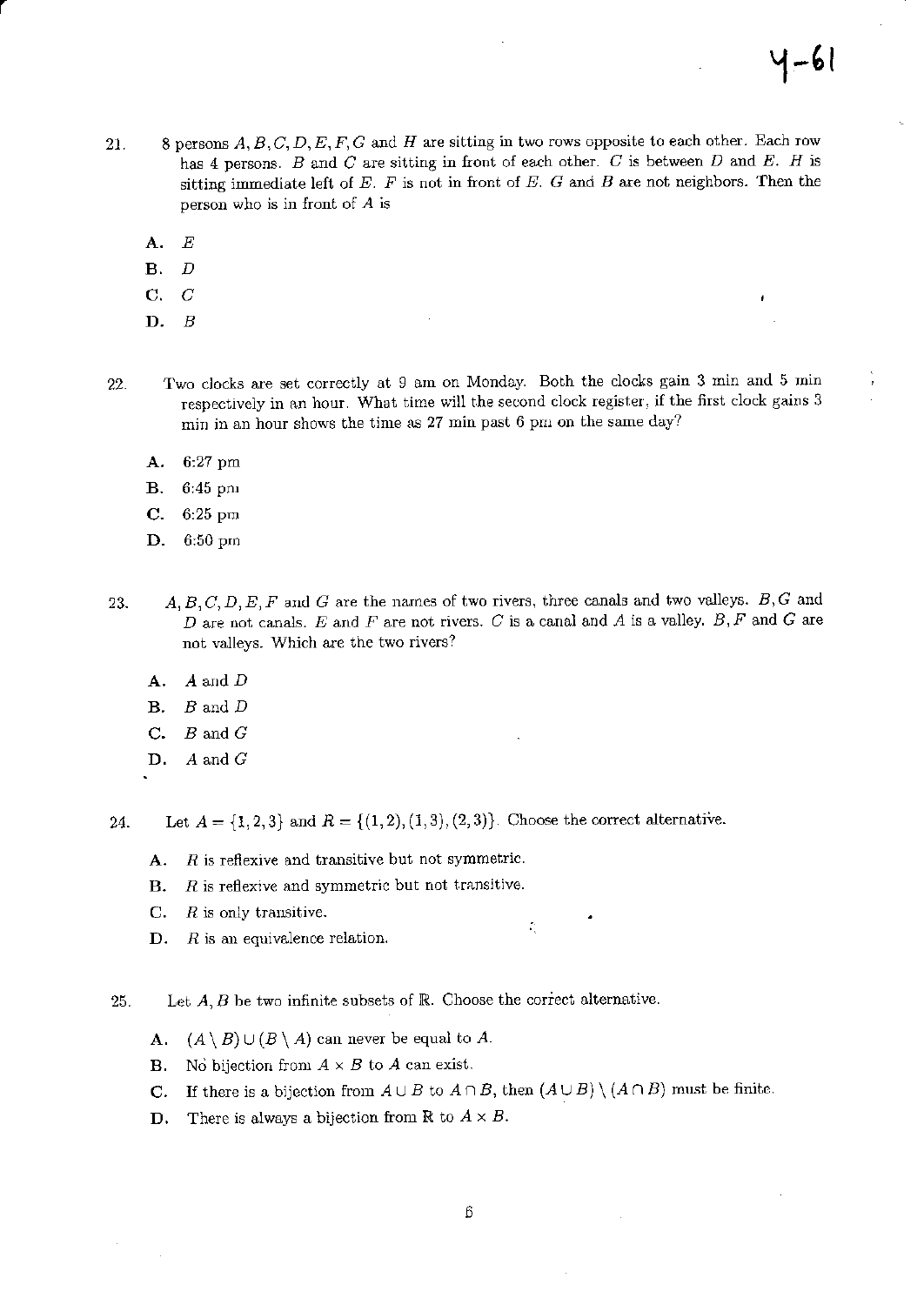26. Pairs of sets are given in the table below. We say that the pair is 'matched' if the set in the left hand column is equal to the set in the right hand column. Choose the correct option.

|                                                              | I. $\{n \in \mathbb{Z} :  n  = 1\}$   |
|--------------------------------------------------------------|---------------------------------------|
| 1 2. $\{x \in \mathbb{R} : x^2 - 1 = 0\}$                    |                                       |
| $\mid 3. \{n \in \mathbb{N} : n \text{ is an even prime}\}\$ | III. $\{n \in \mathbb{N} :  n  = 2\}$ |

- $A. 1, I), (2, II), (3, III)$
- **B.** (1, 1), (2, III), (3, II)
- C.  $(1, \text{III}), (2, 1), (3, \text{II})$
- D.  $(1, II), (2, I), (3, III)$
- Let  $A, B, C, D$  be subsets of a set X. Which of the following is correct? 27.
	- **A.** If  $a \in A$  and  $A \nsubseteq B$  then,  $a \notin B$ .
	- **B.** If  $A \nsubseteq B$  and  $B \nsubseteq C$  then,  $A \nsubseteq C$ .
	- **C.** If  $A \subseteq B$  and  $c \notin B$  then,  $c \notin A$ .
	- **D.**  $A \cup B \subseteq C \cup D$  and  $C \subseteq A$ , then  $B \subseteq D$
- 28. The sequence of symbols used in the place of circles to balance the equation  $30 \bigcirc 28 \bigcirc 7 \bigcirc 5 \bigcirc 50 = 0$  is —
	- **A.**  $\div, +$ ,  $\times$  and  $-$
	- B.  $\times$ , +, ÷ and –
	- **C.**  $-, +, \div$  and  $\times$
	- **D.**  $+, \div, \times$  and  $-$
- 

What is the next term in the following? MPN, JQJ, GRG, DSE, --29.

- $\bf ATC$ A.
- **BTC B.**
- C. **ATD**
- D. **BTD**

What is the next term in the following? 15D3, 17G9, 20K27, 24P81, -----30.

 $\mathcal{L}_{\mathcal{L}}$ 

 $\rm 7$ 

- А. 29V243
- **B.** 30V243
- C. 29V241
- D. 29V143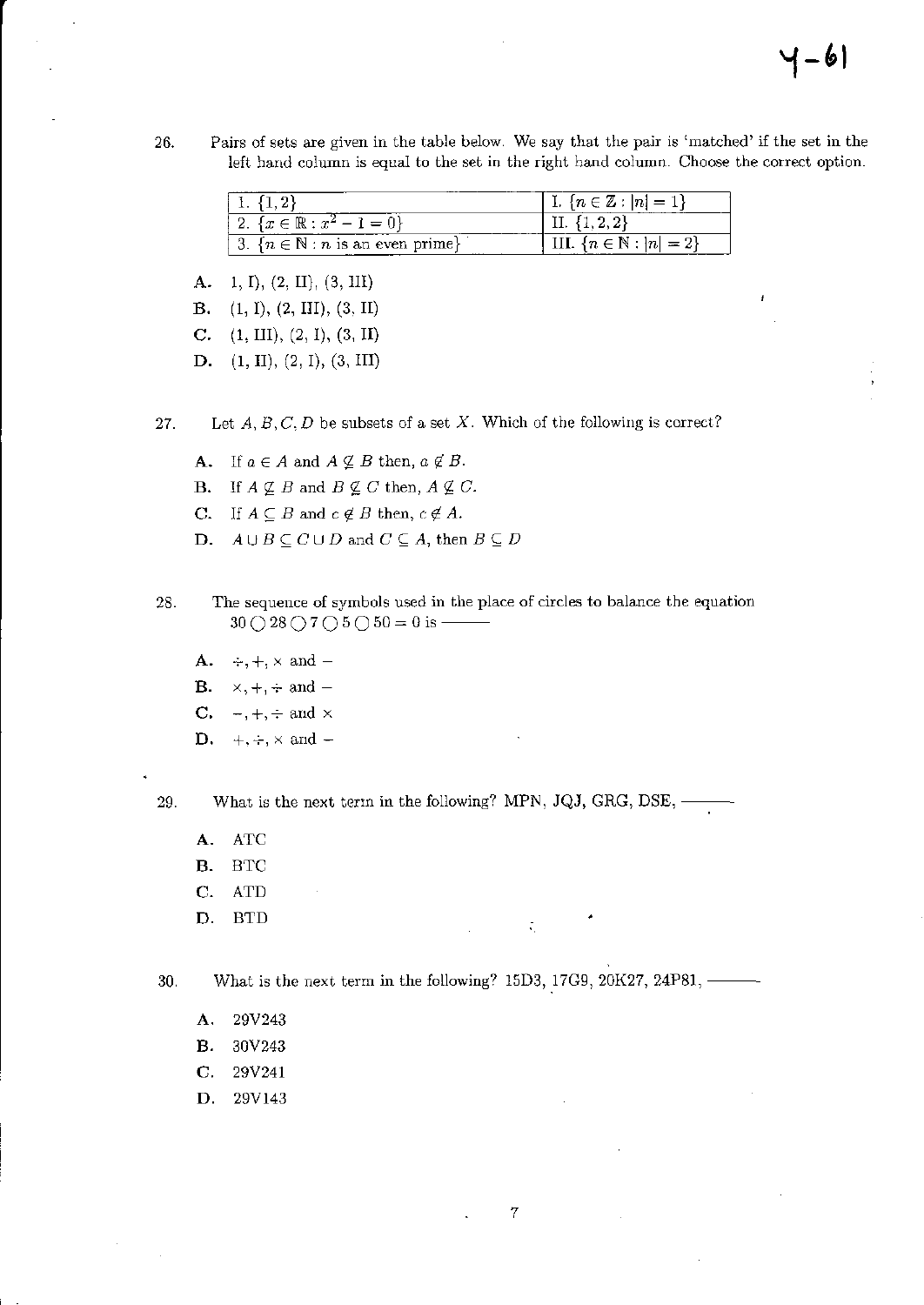$\overline{1}$ 

- 31. In a row of children, Raj is eighth from the left and Ravi is fourth from the right. When Raj and Ravi exchange their positions, Raj will be fifteenth from the left. What will be the Ravi's position from the right?
	- A. Eighth
	- B. Eleventh
	- C. Fourth
	- D. Twelfth
- Pointing to a man in a photograph, a woman said, "His brother's father is the only child of my grandfather". How is the woman related to the man in the photograph? 32.
	- A. Mother
	- B. Sister
	- C. Aunt
	- D. Daughter
- Arun runs 70 m East from his house, turns left and walks 90 m. Then turns right and walks 33. 20 m to reach his office. In which direction is the office from his house?
	- A. Northeast
	- B. Southeast
	- C. East
	- D. North

34. Number of permutations of the word "SECUNDERABAD" is

- **A.** 12!<br>**B.**  $\frac{12!}{6}$
- $B.$
- $C. \frac{12!}{8}$
- D.  $8 \times 12!$

The next number in the sequence,  $25,21,36,32,47,43,\ldots$ , is 35.

- A.54
- B. <sup>55</sup>
- c. <sup>56</sup>
- D. s8

#### TURN THE PAGE FOR PART B  $\rightarrow$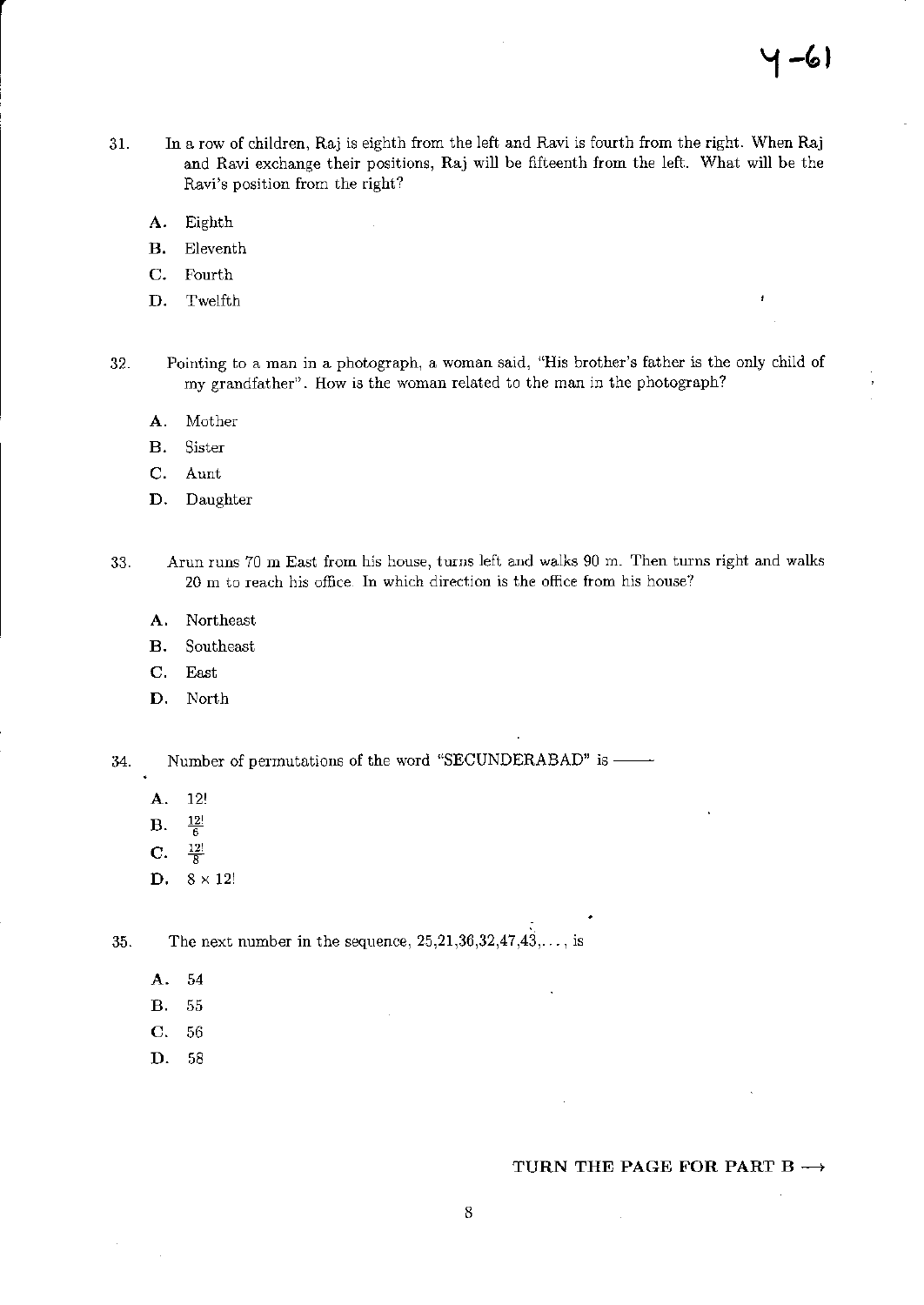#### Part-B

36. Which of the following is an integral domain?

- A.  $\frac{\mathbb{Q}[X]}{\ell X^2-1}$  $\mathbf{B}$ . C. D.
- 37. Let  $A_4$  be the subgroup of even permutations of  $S_4$ , the permutation group on 4 letters, Which of the following is FALSE?
	- $A_4$  has a subgroup of order 3 А.
	- **B.**  $A_4$  not an abelian group
	- C.  $A_4$  has a subgroup of order 6
	- D.  $A_4$  is a normal subgroup of  $S_4$
- Let  $n \geq 2$  be a natural number. Let A be a  $n \times n$  nonzero, non-identity real matrix such that 38.  $A^2 = A$ . Then,
	- $A.$  A is invertible
	- **B.** rank $(A) = trace(A)$
	- C. dim ker  $A = trace(A)$
	- **D.** rank $(A) = \dim \ker(A)$
- Let G be a finite group of order n, and let  $e \in G$  denote its identity. Suppose that for every  $. 39.$ divisor d of n there are at most d elements a of G such that  $a^d = e$ . Then G is
	- А. a cyclic group
	- can be a nonabelian group В.
	- $\mathbf{C}$ .  $\{e\}$
	- an abelian group but may not be cyclic D.
	- Denote by  $\mu_n$  a primitive *n*th root of unity. Consider the following field extensions of Q. 40.  $K_1 = \mathbb{Q}(\mu_4)$ ,  $K_2 = \mathbb{Q}(\sqrt{2} + \sqrt{3})$ ,  $K_3 = \mathbb{Q}(\mu_7)$ , and  $K_4$  is splitting field of  $X^4 - 2$ . Put  $n_i = [K_i : \mathbb{Q}]$ . Then which order among the following is correct?

÷,

- A.  $n_1 < n_2 < n_3 < n_4$
- **B.**  $n_1 < n_2 = n_4 < n_3$
- C.  $n_1 = n_2 = n_4 < n_3$
- **D.**  $n_1 < n_2 < n_3 = n_4$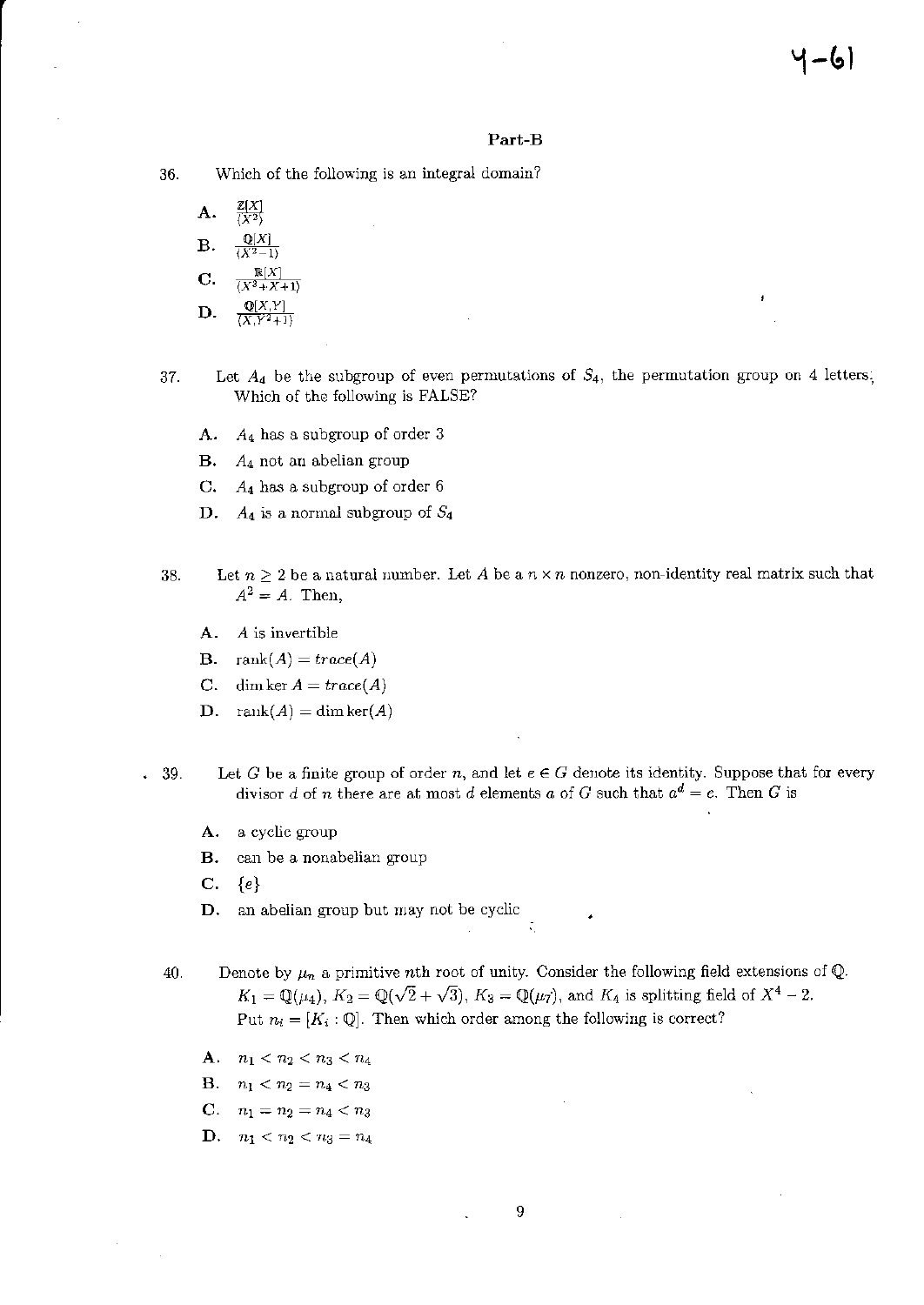- 41. Let  $A = (a_{ij})$  be an  $n \times n$  matrix over R such that  $a_{ij} = 1$  for every i, j. Then choose the correct statement(s) from the following:
	- (a) dim<sub>R</sub>(ker A) =  $n-1$
	- $A$  is diagonalizable  $(b)$
	- The characteristic polynomial of A is  $X^{n-1}(X n) \in \mathbb{R}[X]$ .  $(c)$
	- $(d)$ A is not diagonalizable.
	- A. Only (a) is correct
	- **B.** Only  $(a)$ ,  $(b)$ ,  $(c)$  are correct
	- $C.$  Only (c) is correct
	- D. Only (a), (c), (d) are correct

The center of  $D_{2\times 8} = \langle r, s | r^8 = s^2 = 1, rs = sr^{-1} \rangle$  is 42.

- $A. \{1\}$ , where 1 is the identity element.
- $\mathbf{B.}$   $D_{2\times 8}$ .
- C.  $\{1, r^4\}.$
- **D.**  $\{1, r, r^2, \ldots, r^7\}.$

43.

If  $f: \mathbb{R}^2 \to \mathbb{R}$  is  $f(x, y) = xy$ , then the differential  $Df_{(a,b)}(x, y)$  of f at a point  $(a, b)$  is

- A. 0
- $B.$  ab
- C.  $ax + by$
- **D.**  $bx + ay$

Which of the following can be the class equation of a group  $G$  of order 10? 44.

A.  $1+2+2+5$ **B.**  $1+1+2+2+2+2$ C.  $1+2+3+4$ D.  $1+1+1+2+5$ 

Which of the following statements is/are correct? 45.

- I. An integral domain is a field.
- II. A finite integral domain is a field.
- A field is an integral domain. III.
- IV.  $\mathbb{Z}_3 \times \mathbb{Z}_3$  is a field with 9 elements.
- A. II, III and IV
- B. II and III
- C. III and IV
- D. I and IV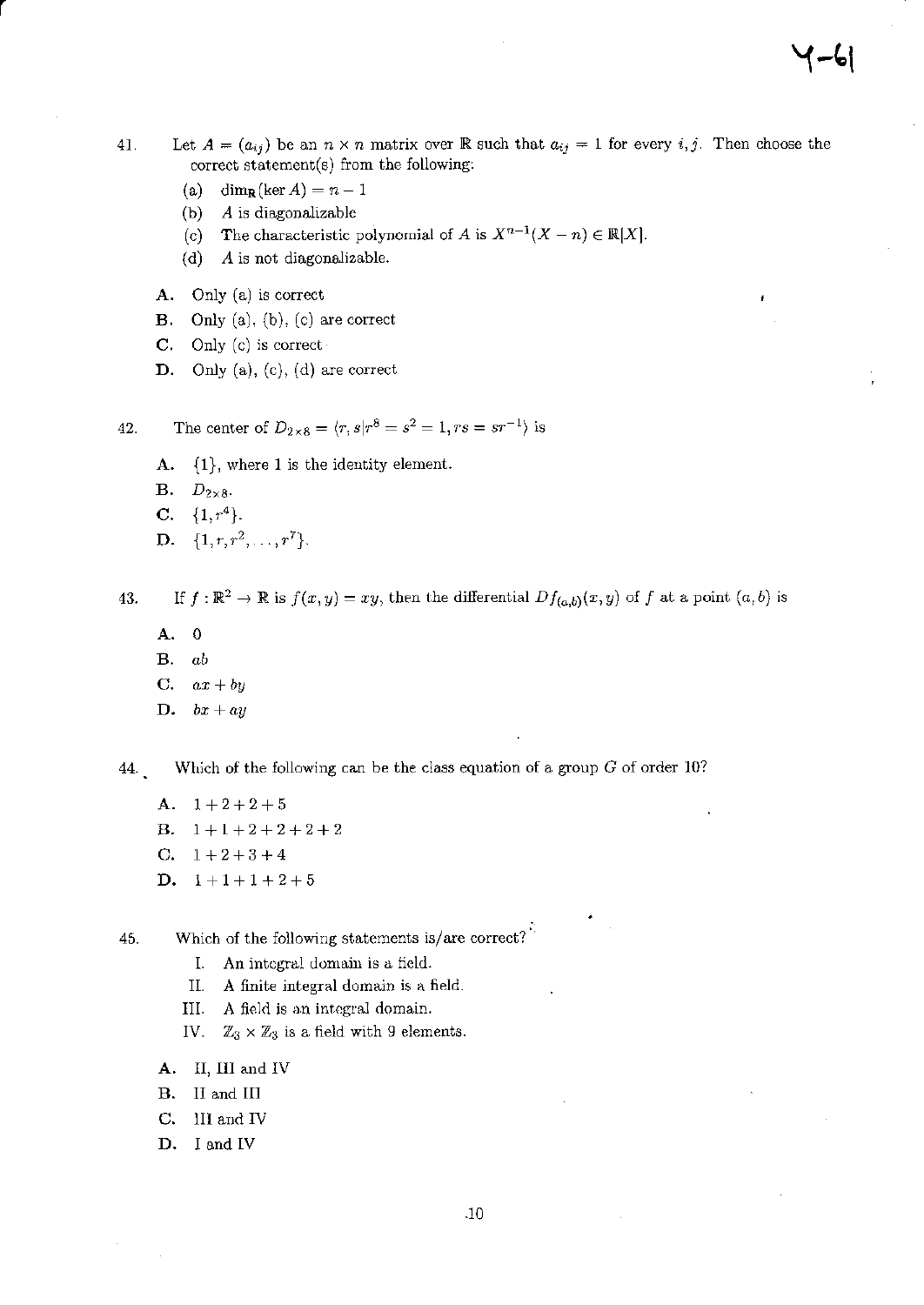Match the entries in the two columns: 46.

|          | Rings                                                      |                | Properties                           |
|----------|------------------------------------------------------------|----------------|--------------------------------------|
|          | I. $\mathbb{Z} \oplus \mathbb{Z}$                          | $\mathbf{r}$ . | Field                                |
|          | II. $\mathbb{Z}_p$ , p a prime number                      |                | <i>ii</i> . Non-commutative ring     |
|          | III. $M_2(\mathbb{Z})$ , the ring of $2 \times 2$ matrices |                | iii. Integral domain but not a field |
| $IV_{-}$ | - 7.                                                       |                | $iv.$ Commutative ring but not       |
|          |                                                            |                | an integral domain                   |

 $(I,i), (II,ii), (III,iii), (IV,iv)$ A.

 $\mathbf{B}$ .  $(I, iii), (II, iv), (III, i), (IV, ii)$ 

C. I,iv), (II,i), (III, ii), (IV, iii)

**D.** (I,ii), (II,iii), (III,iv), (IV,i)

The sequence  $(\frac{1}{n})$  belongs to the Banach space  $l^p$  if and only if 47.

A.  $1 < p < \infty$ **B.**  $1 < p \leq \infty$ C.  $1 \leq p < \infty$ D.  $1 \leq p \leq \infty$ 

The topology in which  $\mathbb R$  is  $T_1$  but not  $T_2$  is 48.

- A. discrete topology
- indiscrete topology В.
- C. lower limit topology
- cofinite topology D.

Suppose  $G$  is a cyclic group of order 49. Then the number of elements of order  $7$  in  $G$  is 49.

 $\mathcal{L}_\mathrm{c}$ 

- $\overline{7}$ A.
- $\,6$ В.
- C.  $\boldsymbol{4}$
- D. 14

50. Which of the following is TRUE?

- There exists a continuous surjective map  $f : \mathbb{R} \to \mathbb{Q}$ . А.
- There exists a continuous injective map  $f : \mathbb{R} \to \mathbb{Q}$ . **B.**
- There does not exist any continuous map  $f : \mathbb{R} \to \mathbb{Q}$ . С.
- If  $f : \mathbb{R} \to \mathbb{Q}$  is continuous, then f is a constant map. D.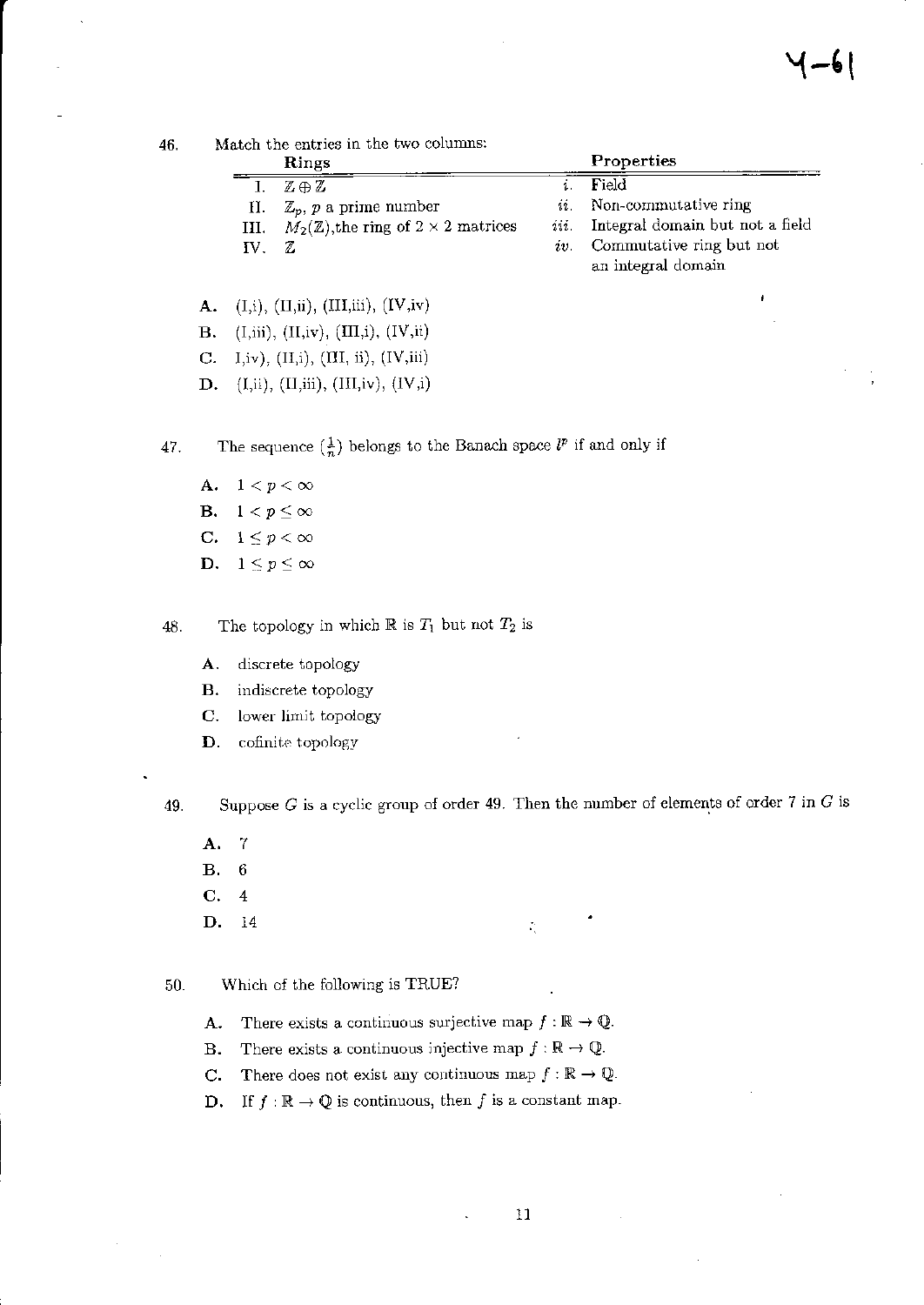Let X be a topological space and  $\mathcal{F} = \{A \subset X : A$  is nonempty and connected. Consider 51. the following two statements: I. If  $\mathcal{F} = \{\{x\} : x \in X\}$ , then X is a discrete space. II. If X is a discrete space, then  $\mathcal{F} = \{\{x\} : x \in X\}.$ Then,

- А. both I and II are true
- **B.** I is true but not II
- C. Il is true but not I
- D. neither I nor II is true
- 52. Which of the following is TRUE?
	- There exists a continuous map from  $[0,1]$  onto  $(0,1)$ . А.
	- There exists a continuous map from  $(0,1)$  onto  $[0,1]$ . В.
	- $\mathbf{C}$ . There exists a continuous map from  $[0,1]$  onto  $[0,1)$ .
	- There exists a continuous map from  $[0,1]$  onto  $(0,1]$ . D.
- Let V, W be two normed linear spaces, and  $L(V, W)$  be the space of all bounded linear maps 53. from  $V$  to  $W$ , equipped with the operator norm. Then, which of the following is TRUE?
	- $L(V, W)$  is complete if V is complete. A.
	- **B.**  $L(V, W)$  is complete if and only if both V, W are complete.
	- **C.**  $L(V, W)$  is complete if W is complete.
	- $L(V, W)$  is complete if and only if at least one of V, W is finite dimensional. D.
- 54. Which of the following is TRUE for a finite commutative ring with unity?
	- An element is not a zero divisor if and only if it is a unit. A.
	- **B.** Every zero divisor is nilpotent.
	- C. If an element is not nilpotent then it must be a unit.
	- An element is a unit if and only it is not nilpotent. D.
- Consider the four groups  $G_1 = \mathbb{Z}_{21}$ ,  $G_2 = \mathbb{Z}_{43}$ ,  $G_3 = \mathbb{Z}_{16}$ ,  $G_4 = \mathbb{Z}_{42}$ . The correct arrangement 55. of them in the increasing order of their number of subgroups is
	- A.  $G_2, G_1, G_3, G_4$
	- **B.**  $G_3, G_1, G_4, G_2$
	- C.  $G_3, G_4, G_2, G_1$
	- D.  $G_1, G_2, G_4, G_3$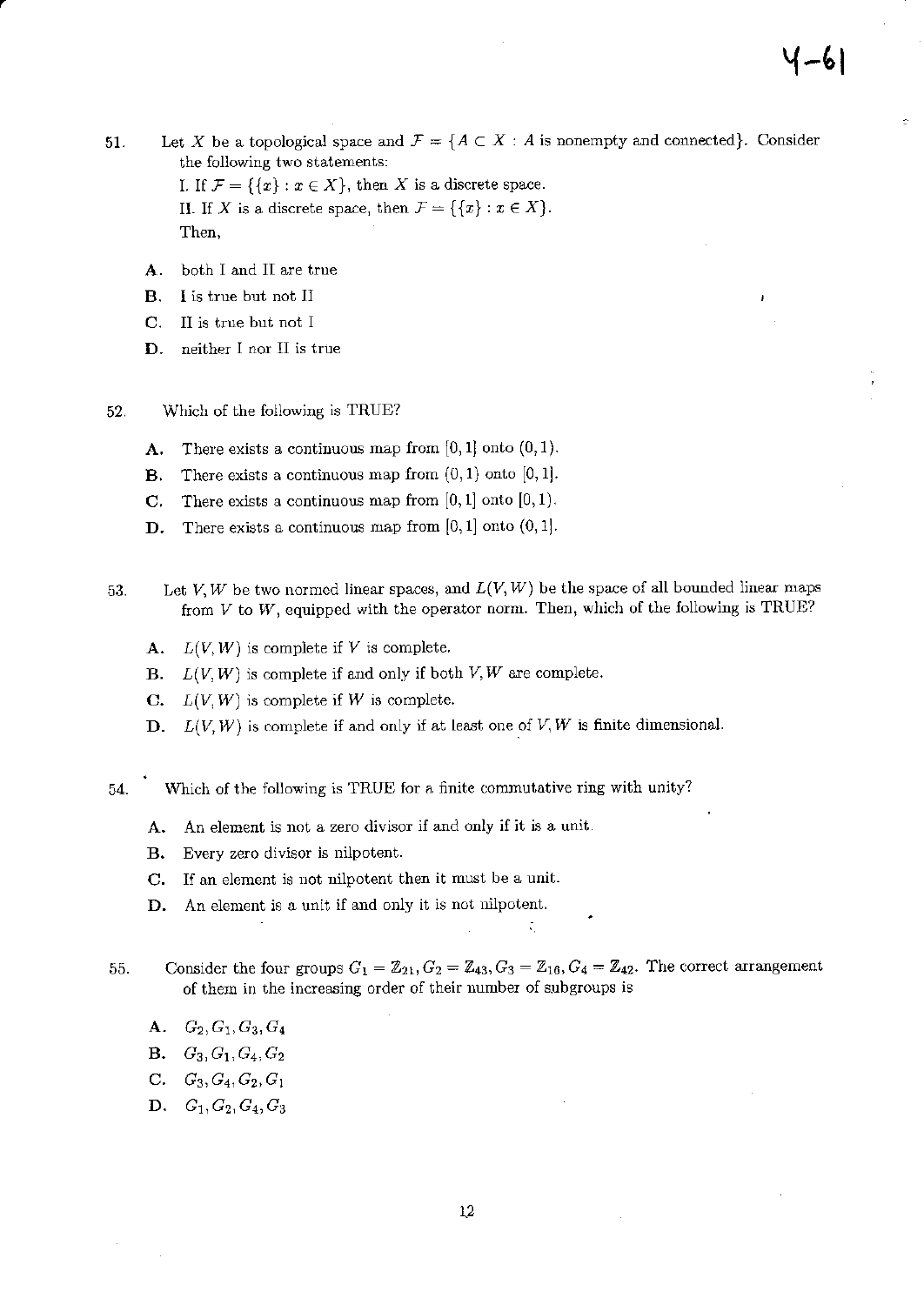Let  $f : \mathbb{R} \to \mathbb{R}$  be  $f(x) = 2/(1 + e^x)$ . Then  $f(\mathbb{R})$  is equal to: 56.

- $(-2, 2)$ A.  $(0, 2)$ в.  $(0,1]$ C. D.  $[1, 2)$
- The operator norm of the orthogonal projection from  $\mathbb{R}^2$  onto the line  $y = x/2$  is 57.
	- $A. 1/2$
	- $\overline{2}$ B.
	- $C. 1/4$
	- $D. 1$
	- Let  $f, g$  be real polynomials of degree 8 and  $d$  respectively. A value of  $d$  for which the set 58.  ${x \in \mathbb{R} : f(x) = g(x) - 5x^4}$  becomes nonempty is:
		- $\overline{5}$ A.
		- $\overline{7}$ **B.**
		- C. 9
		- D. 4

Together with  $(1,1,0)$  and  $(2,2,2)$ , which of the following vector will form a basis of  $\mathbb{R}^3$ ? 59.

- А.  $(3,3,3)$
- $(0, 0, 3)$ В.
- $C. (-1, -1, 0)$
- **D.**  $(1, 2, 0)$

For the complex analytic function  $z \mapsto e^{1/z}$ , the singularity at 0 is: 60.

- an essential singularity A.
- a removable singularity **B.**
- a pole of order 1  $\mathbf{C}$ .
- a pole of order  $\geq 2$ D.

 $\zeta_i$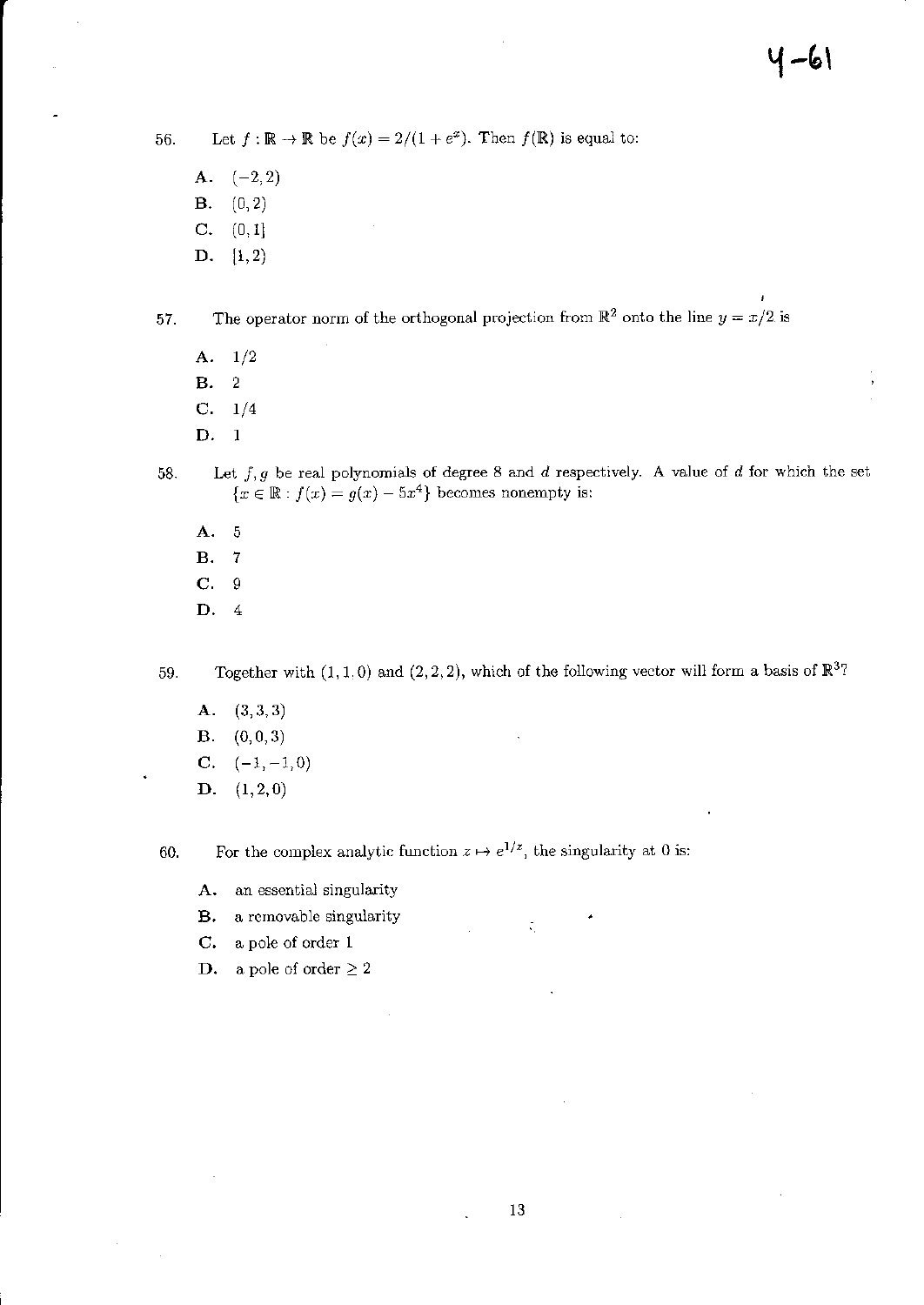How many units are there in the ring  $\{a + bi : a, b \in \mathbb{Z}\}\$  of Gaussian integers? 61.

- A.  $\overline{4}$
- В.  $\overline{2}$
- C. 8
- D. infinitely many

Let p be an irreducible polynomial in  $\mathbb{R}[x]$ . Then, 62.

- $deg(p)$  must be 1 A.
- $deg(p)$  must be 0 or 1 **B.**
- $\mathbf{C}$ .  $deg(p)$  must be 1 or 2
- D. deg(p) must be 2

Consider the following table containing various notions and results in Functional Analysis. 63. Match the entries in the two columns.

| 1. Linear functionals on a Hilbert space       | a. Bounded inverse theorem      |
|------------------------------------------------|---------------------------------|
| 2. Bijective linear maps between Banach spaces | b. Hahn - Banach theorem        |
| 3. Extension of bounded linear functional      | c. Riesz Representation theorem |

- $(1,b), (2,a), (3,c)$ А.
- **B.** (1,c), (2,a), (3,b)
- C.  $(1,c)$ ,  $(2,b)$ ,  $(3,a)$
- $(1,a), (2,c), (3,b)$ D.
- Consider the following table containing various notions and results in Topology. Match the 64. entries in the two columns.

| 1. countable intersection of dense open sets                          | a. Tychonoff's theorem            |
|-----------------------------------------------------------------------|-----------------------------------|
| 2. product of compact sets                                            | b. Arzela-Ascoli theorem          |
| 3. compact subsets of $\{f : [0,1] \to \mathbb{R} : f$ is continuous} | $\vert$ c. Baire category theorem |

 $(1,b), (2,a), (3,c)$ А.

 $\bullet$ 

- $(1,c), (2,b), (3,a)$ **B.**
- C.  $(1,a)$ ,  $(2,c)$ ,  $(3,b)$
- **D.** (1,c), (2,a), (3,b)

Which of the following statements is true for the eigenvalue problem 65.

$$
\begin{cases}\n y'' + (x^2 - 1 - \lambda)y = 0, \ x \in (0, 1), \\
y(0) = 0, \ y(1) = 0.\n\end{cases}
$$

÷.

- All the eigenvalues are negative А.
- **B.** All the eigenvalues are positive
- There is a positive eigenvalue and a negative eigenvalue C.
- D. There is a purely imaginary eigenvalue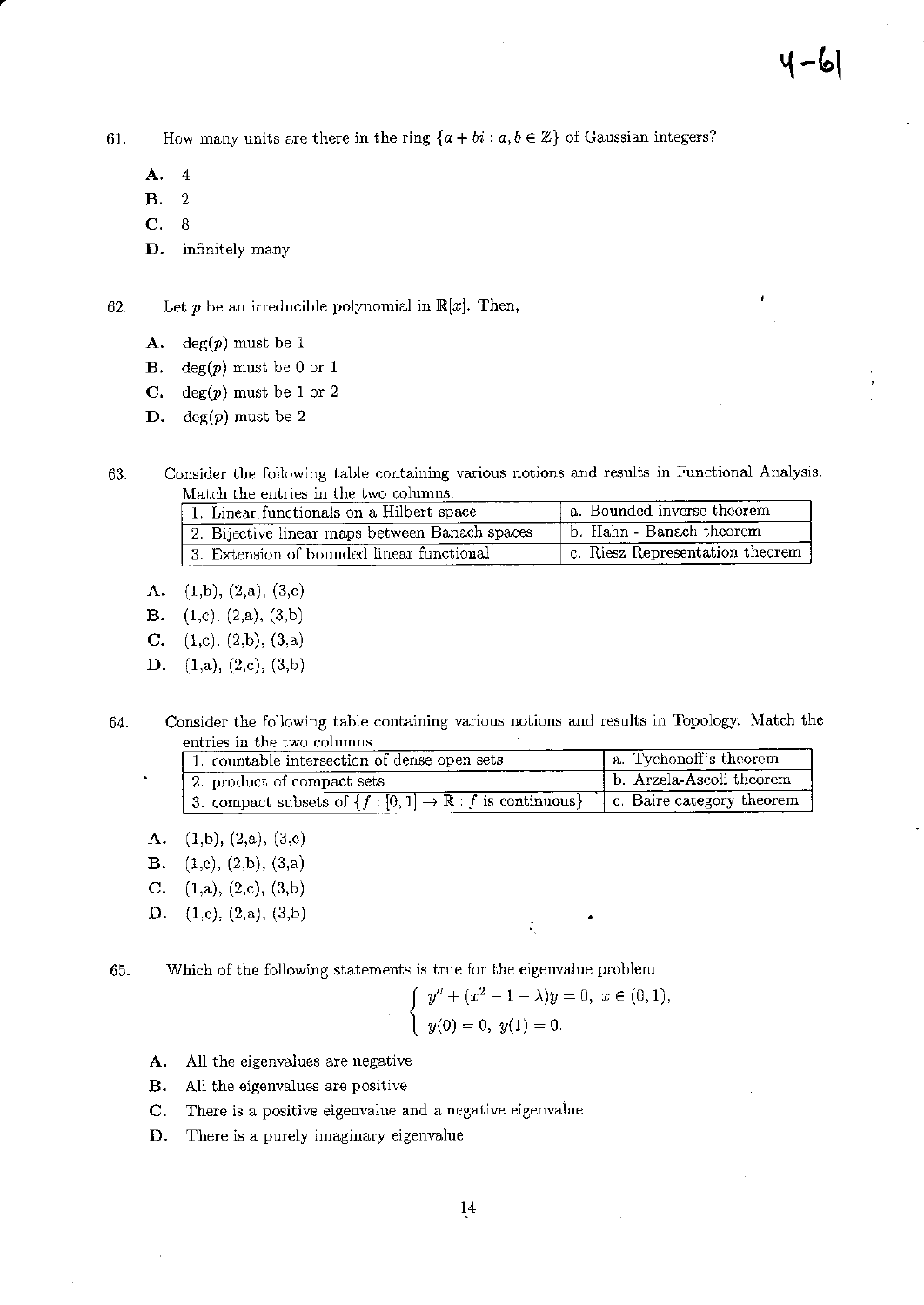( – ৩|

The Cauchy problem  $\begin{cases} y' = f(y), & x \in \mathbb{R}, \\ y(0) = 0, \end{cases}$ has infinitely many solutions if  $f(y) =$ 66.

- $|y|^{\pi+\epsilon}$ A.
- **B.**  $|y|^{\pi-e}$
- C.  $|y|$
- D.  $\sin|y|$

The point (0, 0) is a simple critical point of  $\begin{cases} x' = 2x + 3y + \sqrt{x^2 + y^2} f(x, y), \\ y' = 3x + 7y + \sqrt{x^2 + y^2} g(x, y), \end{cases}$ 67.

- if  $(f(x, y), g(x, y)) =$
- A.  $(\cos(xy), \sin(xy))$
- **B.**  $(1 \cos(xy), \sin(xy))$
- C.  $(2 \cos(xy), 1 + \sin(xy))$
- **D.**  $(\cos^2(xy), \sin^2(xy))$
- There exists no integral surface of  $u_t + u_x = 0$ ,  $(x, t) \in \mathbb{R}^2$ , containing the curve  $(s, s, f(s))$ 68. (where s is a parameter), if  $f(s) =$ 
	- A.  $\theta$
	- В.  $\pi$
	- C.  $10$
	- D.  $\sin s$
- If u is a harmonic function on  $\{(x,y)|x^2+y^2<2\}$ , and  $u(x,y)=2021$  whenever  $x^2+y^2=1$ , 69. then  $u(0,0) =$ 
	- A.  $2021/(2\pi)$
	- **B.**  $2021/\pi$
	- $\mathbf{C}$ . 2021
	- D.  $2021\pi$

If u is a solution of  $\begin{cases} u_t = u_{xx}, & x \in \mathbb{R}, \ t > 0, \\ u(x, 0) = e^{-x^2}, & x \in \mathbb{R}, \end{cases}$  then  $\lim_{\epsilon \to 0} u(1, t) =$ 70.

A. 1 **B.**  $(e^{-1} + e)/2$  $C. e$ D.  $e^{-1}$ 

\*\*\*

15